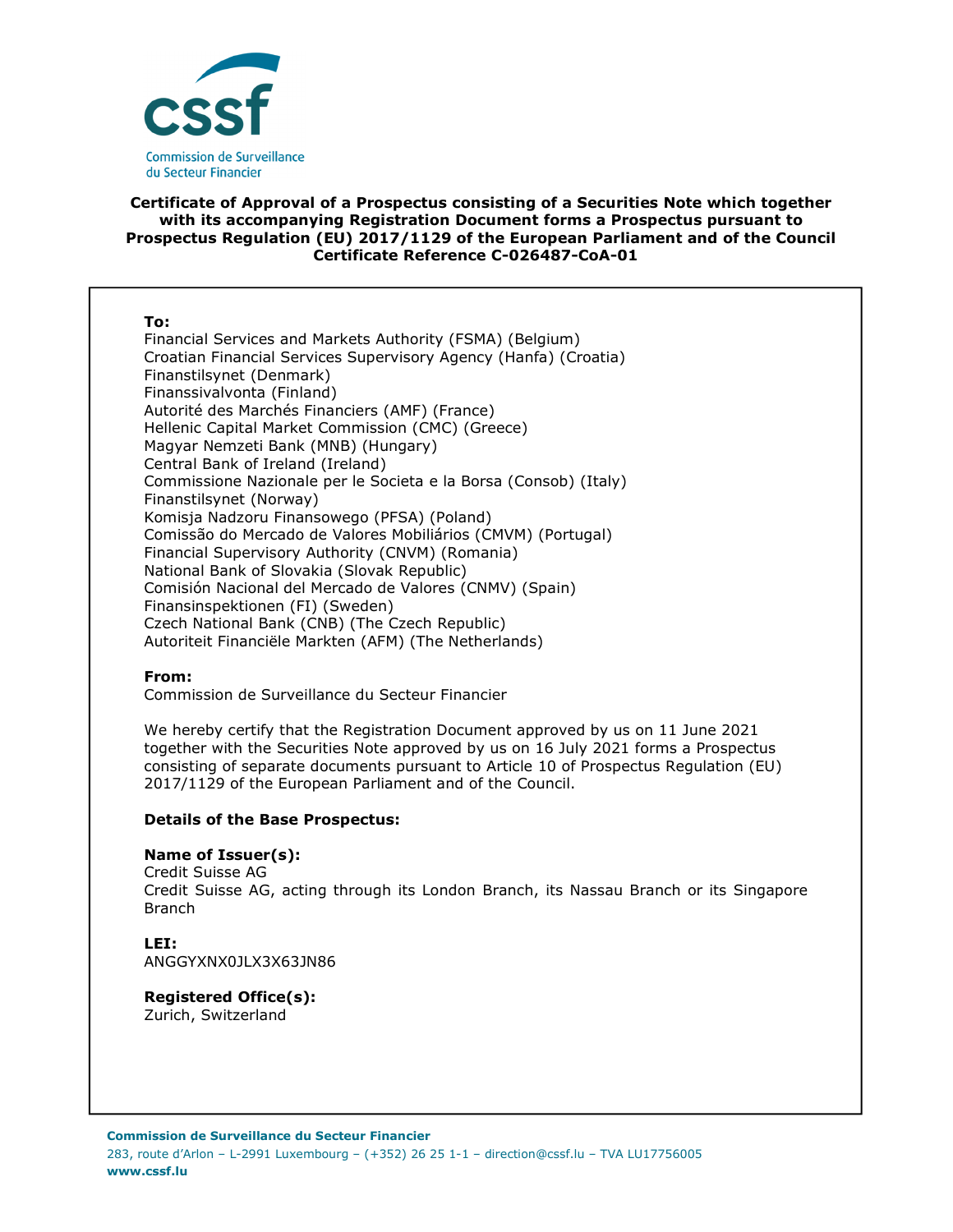

# **Type of Securities (if applicable):**

Securities Note comprising part of the Bonus and Participation Securities Base Prospectus Pursuant to the Structured Products Programme for the issuance of Notes, Certificates and Warrants

# **National Prospectus Identifier:** C-026487

#### **(References to the annexes of Regulation 2019/980 used):**  6, 14, 15, 17, 22, 28

#### **Details in respect of the Securities Note :**

We hereby certify that the Securities Note detailed below has been drawn up pursuant to Prospectus Regulation (EU) 2017/1129 of the European Parliament and of the Council and was approved by us on 16 July 2021.

#### **Name of Issuer(s):**

Credit Suisse AG Credit Suisse AG, acting through its London Branch, its Nassau Branch or its Singapore Branch

#### **LEI:**

ANGGYXNX0JLX3X63JN86

#### **Registered Office(s):**

Zurich, Switzerland

#### **Type of Securities (if applicable):**

Securities Note comprising part of the Bonus and Participation Securities Base Prospectus Pursuant to the Structured Products Programme for the issuance of Notes, Certificates and Warrants

**National Prospectus Identifier:** C-026487

**(References to the annexes of Regulation 2019/980 used):**  14, 15, 17, 22, 28

**Name of the Guarantor(s) (if any):**  Not applicable

# **LEI of the Guarantor(s) (if any):**

Not applicable

# **Details in respect of the Registration Document <sup>1</sup> :**

We hereby certify that the Registration Document detailed below has been drawn up pursuant to the Prospectus Regulation (EU) 2017/1129 of the European Parliament and of the Council and was approved by us on 11 June 2021. This Registration Document

 $1$  Notification of a prospectus composed of two parts is not sufficient to constitute a notification of the registration document. Notification of the registration document must conform to the requirement to include an appendix as set out in Article 26(4).